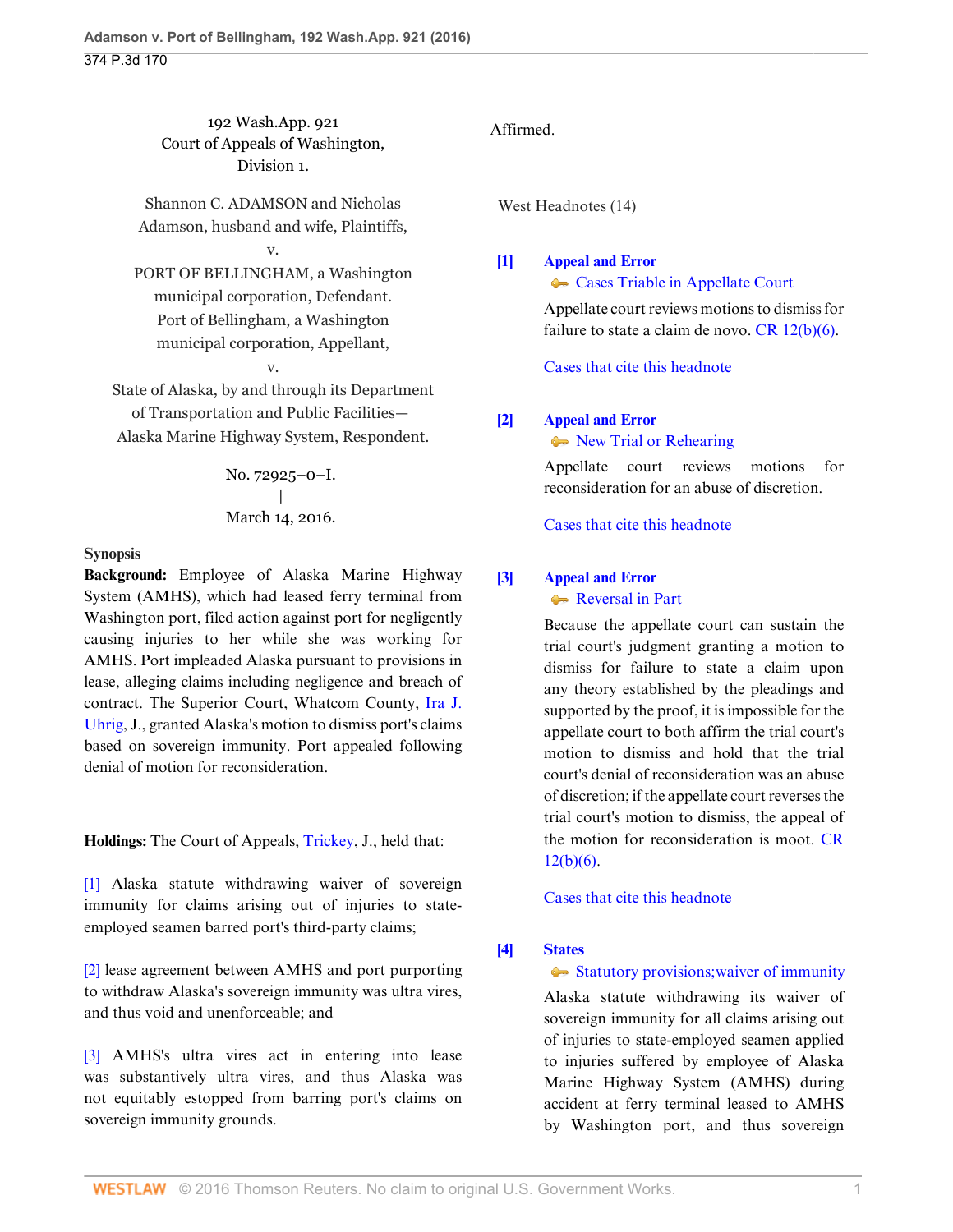immunity barred port's third-party claims against Alaska for negligence and other causes of action in employee's negligence suit against port; injury was type of injury for which Alaska withdrew its waiver of sovereign immunity, as employee was state-employed seaman and suffered injury within scope of her employment with Alaska, and employee's injury was the source of all port's claims against Alaska. [Alaska Const. Art. 2, § 21](http://www.westlaw.com/Link/Document/FullText?findType=L&pubNum=1000373&cite=AKCNART2S21&originatingDoc=I0d9abdadeb9411e590d4edf60ce7d742&refType=LQ&originationContext=document&vr=3.0&rs=cblt1.0&transitionType=DocumentItem&contextData=(sc.Search)); AS 09.50.250.

[Cases that cite this headnote](http://www.westlaw.com/Link/RelatedInformation/DocHeadnoteLink?docGuid=I0d9abdadeb9411e590d4edf60ce7d742&headnoteId=203847605000420160802004703&originationContext=document&vr=3.0&rs=cblt1.0&transitionType=CitingReferences&contextData=(sc.Search))

### <span id="page-1-2"></span>**[\[5\]](#page-3-4) [Public Contracts](http://www.westlaw.com/Browse/Home/KeyNumber/316H/View.html?docGuid=I0d9abdadeb9411e590d4edf60ce7d742&originationContext=document&vr=3.0&rs=cblt1.0&transitionType=DocumentItem&contextData=(sc.Search))**

# [Unauthorized or Illegal Contracts](http://www.westlaw.com/Browse/Home/KeyNumber/316Hk194/View.html?docGuid=I0d9abdadeb9411e590d4edf60ce7d742&originationContext=document&vr=3.0&rs=cblt1.0&transitionType=DocumentItem&contextData=(sc.Search))

When public officials enter into contracts that are outside the scope of their authority, the contracts are void and unenforceable under the ultra vires doctrine.

[Cases that cite this headnote](http://www.westlaw.com/Link/RelatedInformation/DocHeadnoteLink?docGuid=I0d9abdadeb9411e590d4edf60ce7d742&headnoteId=203847605000520160802004703&originationContext=document&vr=3.0&rs=cblt1.0&transitionType=CitingReferences&contextData=(sc.Search))

#### <span id="page-1-3"></span>**[\[6\]](#page-3-5) [Public Contracts](http://www.westlaw.com/Browse/Home/KeyNumber/316H/View.html?docGuid=I0d9abdadeb9411e590d4edf60ce7d742&originationContext=document&vr=3.0&rs=cblt1.0&transitionType=DocumentItem&contextData=(sc.Search))**

#### [Unauthorized or Illegal Contracts](http://www.westlaw.com/Browse/Home/KeyNumber/316Hk194/View.html?docGuid=I0d9abdadeb9411e590d4edf60ce7d742&originationContext=document&vr=3.0&rs=cblt1.0&transitionType=DocumentItem&contextData=(sc.Search))

An agreement made by a state agency may be ultra vires, and thus void and unenforceable, because the substance of the contract was outside of the agency's authority, or because the agency failed to follow statutorily required procedures for entering into the contract.

#### [Cases that cite this headnote](http://www.westlaw.com/Link/RelatedInformation/DocHeadnoteLink?docGuid=I0d9abdadeb9411e590d4edf60ce7d742&headnoteId=203847605000620160802004703&originationContext=document&vr=3.0&rs=cblt1.0&transitionType=CitingReferences&contextData=(sc.Search))

#### <span id="page-1-4"></span>**[\[7\]](#page-4-0) [States](http://www.westlaw.com/Browse/Home/KeyNumber/360/View.html?docGuid=I0d9abdadeb9411e590d4edf60ce7d742&originationContext=document&vr=3.0&rs=cblt1.0&transitionType=DocumentItem&contextData=(sc.Search))**

#### [Statutory provisions; waiver of immunity](http://www.westlaw.com/Browse/Home/KeyNumber/360k112(2)/View.html?docGuid=I0d9abdadeb9411e590d4edf60ce7d742&originationContext=document&vr=3.0&rs=cblt1.0&transitionType=DocumentItem&contextData=(sc.Search))

Alaska's sovereign immunity bars all claims that arise out of injuries to Alaska-employed seamen. [Alaska Const. Art. 2, § 21](http://www.westlaw.com/Link/Document/FullText?findType=L&pubNum=1000373&cite=AKCNART2S21&originatingDoc=I0d9abdadeb9411e590d4edf60ce7d742&refType=LQ&originationContext=document&vr=3.0&rs=cblt1.0&transitionType=DocumentItem&contextData=(sc.Search)); AS 09.50.250.

[Cases that cite this headnote](http://www.westlaw.com/Link/RelatedInformation/DocHeadnoteLink?docGuid=I0d9abdadeb9411e590d4edf60ce7d742&headnoteId=203847605000720160802004703&originationContext=document&vr=3.0&rs=cblt1.0&transitionType=CitingReferences&contextData=(sc.Search))

#### <span id="page-1-0"></span>**[\[8\]](#page-4-1) [Public Contracts](http://www.westlaw.com/Browse/Home/KeyNumber/316H/View.html?docGuid=I0d9abdadeb9411e590d4edf60ce7d742&originationContext=document&vr=3.0&rs=cblt1.0&transitionType=DocumentItem&contextData=(sc.Search))**

[Unauthorized or Illegal Contracts](http://www.westlaw.com/Browse/Home/KeyNumber/316Hk194/View.html?docGuid=I0d9abdadeb9411e590d4edf60ce7d742&originationContext=document&vr=3.0&rs=cblt1.0&transitionType=DocumentItem&contextData=(sc.Search)) **[States](http://www.westlaw.com/Browse/Home/KeyNumber/360/View.html?docGuid=I0d9abdadeb9411e590d4edf60ce7d742&originationContext=document&vr=3.0&rs=cblt1.0&transitionType=DocumentItem&contextData=(sc.Search))**

[Statutory provisions; waiver of immunity](http://www.westlaw.com/Browse/Home/KeyNumber/360k112(2)/View.html?docGuid=I0d9abdadeb9411e590d4edf60ce7d742&originationContext=document&vr=3.0&rs=cblt1.0&transitionType=DocumentItem&contextData=(sc.Search))

Ferry-terminal lease agreement between Alaska Marine Highway System (AMHS) and Washington port that purported to subject Alaska to suits for claims arising out of injuries to state-employed seamen, contrary to Alaska statute withdrawing waiver of sovereign immunity for such claims, was ultra vires and thus was void and unenforceable against Alaska in proceedings on port's thirdparty claims against Alaska for negligence and other causes of action arising out of injury to AMHS-employee at terminal, since AMHS officials had no authority to subject Alaska to suits for which Legislature had retained Alaska's sovereign immunity. [Alaska Const.](http://www.westlaw.com/Link/Document/FullText?findType=L&pubNum=1000373&cite=AKCNART2S21&originatingDoc=I0d9abdadeb9411e590d4edf60ce7d742&refType=LQ&originationContext=document&vr=3.0&rs=cblt1.0&transitionType=DocumentItem&contextData=(sc.Search)) [Art. 2, § 21](http://www.westlaw.com/Link/Document/FullText?findType=L&pubNum=1000373&cite=AKCNART2S21&originatingDoc=I0d9abdadeb9411e590d4edf60ce7d742&refType=LQ&originationContext=document&vr=3.0&rs=cblt1.0&transitionType=DocumentItem&contextData=(sc.Search)); AS 09.50.250.

[Cases that cite this headnote](http://www.westlaw.com/Link/RelatedInformation/DocHeadnoteLink?docGuid=I0d9abdadeb9411e590d4edf60ce7d742&headnoteId=203847605000820160802004703&originationContext=document&vr=3.0&rs=cblt1.0&transitionType=CitingReferences&contextData=(sc.Search))

### <span id="page-1-1"></span>**[\[9\]](#page-4-2) [Estoppel](http://www.westlaw.com/Browse/Home/KeyNumber/156/View.html?docGuid=I0d9abdadeb9411e590d4edf60ce7d742&originationContext=document&vr=3.0&rs=cblt1.0&transitionType=DocumentItem&contextData=(sc.Search))**

# [Particular state officers, agencies or](http://www.westlaw.com/Browse/Home/KeyNumber/156k62.2(2)/View.html?docGuid=I0d9abdadeb9411e590d4edf60ce7d742&originationContext=document&vr=3.0&rs=cblt1.0&transitionType=DocumentItem&contextData=(sc.Search)) [proceedings](http://www.westlaw.com/Browse/Home/KeyNumber/156k62.2(2)/View.html?docGuid=I0d9abdadeb9411e590d4edf60ce7d742&originationContext=document&vr=3.0&rs=cblt1.0&transitionType=DocumentItem&contextData=(sc.Search))

Ultra vires act by Alaska Marine Highway System (AMHS) in entering into ferryterminal lease with Washington port that contained allocation of fault provision purporting to subject Alaska to suits for claims arising out of injuries to stateemployed seamen, contrary to Alaska's sovereign immunity for such claims, was substantively ultra vires, and thus Alaska was not equitably estopped from barring port's third-party claims for negligence and other causes of action on sovereign immunity grounds in negligence action by AMHS employee who was injured in accident at terminal; AMHS lacked substantive authority to subject Alaska to suit for claims arising out of employee's injuries, and there was not any manner in which AMHS was authorized to withdraw Alaska's sovereign immunity. [Alaska Const. Art. 2, § 21](http://www.westlaw.com/Link/Document/FullText?findType=L&pubNum=1000373&cite=AKCNART2S21&originatingDoc=I0d9abdadeb9411e590d4edf60ce7d742&refType=LQ&originationContext=document&vr=3.0&rs=cblt1.0&transitionType=DocumentItem&contextData=(sc.Search)); AS 09.50.250.

[Cases that cite this headnote](http://www.westlaw.com/Link/RelatedInformation/DocHeadnoteLink?docGuid=I0d9abdadeb9411e590d4edf60ce7d742&headnoteId=203847605000920160802004703&originationContext=document&vr=3.0&rs=cblt1.0&transitionType=CitingReferences&contextData=(sc.Search))

### <span id="page-1-5"></span>**[\[10\]](#page-4-3) [Estoppel](http://www.westlaw.com/Browse/Home/KeyNumber/156/View.html?docGuid=I0d9abdadeb9411e590d4edf60ce7d742&originationContext=document&vr=3.0&rs=cblt1.0&transitionType=DocumentItem&contextData=(sc.Search))**

[State government, officers, and agencies](http://www.westlaw.com/Browse/Home/KeyNumber/156k62.2(1)/View.html?docGuid=I0d9abdadeb9411e590d4edf60ce7d742&originationContext=document&vr=3.0&rs=cblt1.0&transitionType=DocumentItem&contextData=(sc.Search)) [in general](http://www.westlaw.com/Browse/Home/KeyNumber/156k62.2(1)/View.html?docGuid=I0d9abdadeb9411e590d4edf60ce7d742&originationContext=document&vr=3.0&rs=cblt1.0&transitionType=DocumentItem&contextData=(sc.Search))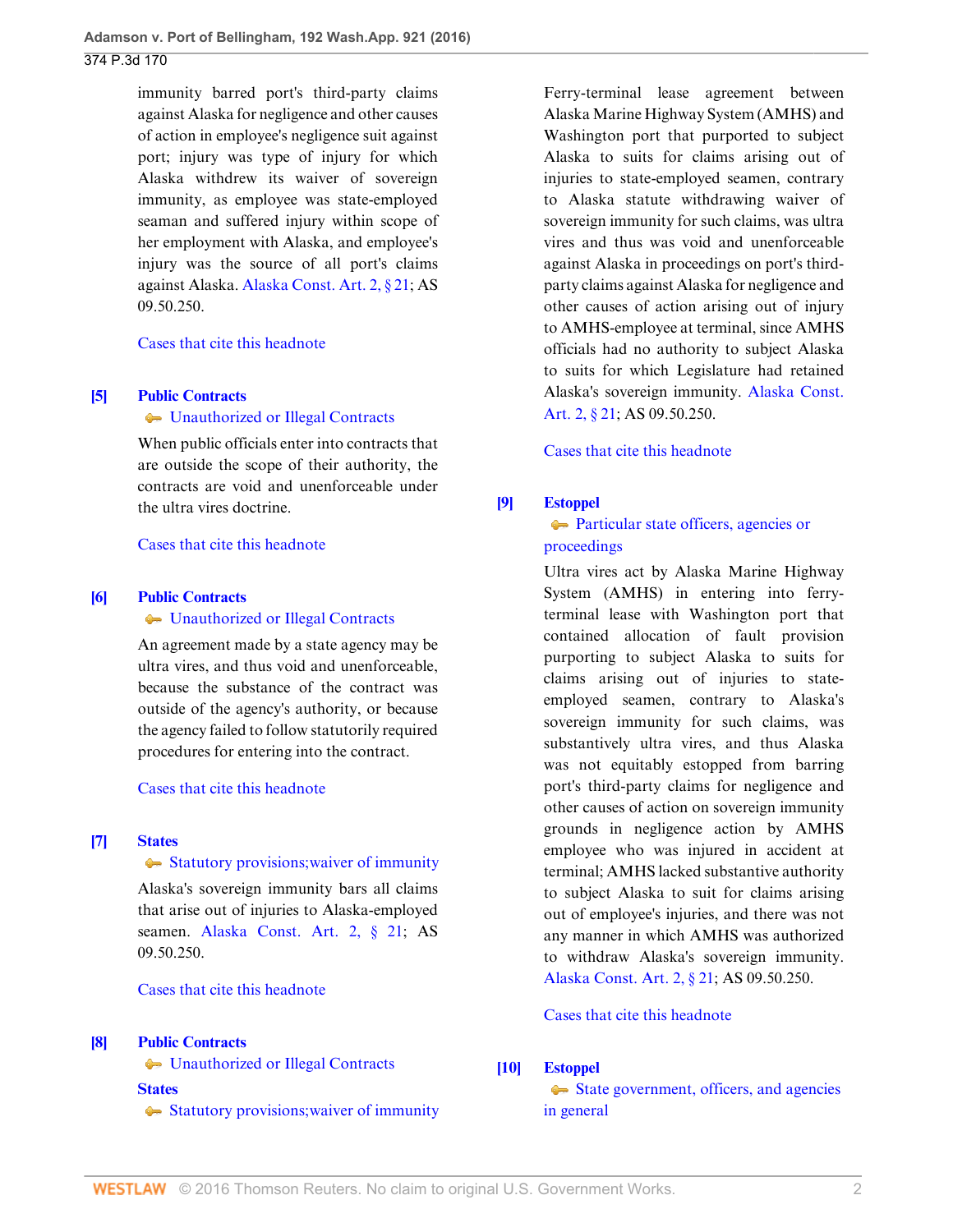State does not act and will not be held estopped based on the ultra vires acts of its officers.

[Cases that cite this headnote](http://www.westlaw.com/Link/RelatedInformation/DocHeadnoteLink?docGuid=I0d9abdadeb9411e590d4edf60ce7d742&headnoteId=203847605001020160802004703&originationContext=document&vr=3.0&rs=cblt1.0&transitionType=CitingReferences&contextData=(sc.Search))

### <span id="page-2-0"></span>**[\[11\]](#page-4-4) [Estoppel](http://www.westlaw.com/Browse/Home/KeyNumber/156/View.html?docGuid=I0d9abdadeb9411e590d4edf60ce7d742&originationContext=document&vr=3.0&rs=cblt1.0&transitionType=DocumentItem&contextData=(sc.Search))**

[State government, officers, and agencies](http://www.westlaw.com/Browse/Home/KeyNumber/156k62.2(1)/View.html?docGuid=I0d9abdadeb9411e590d4edf60ce7d742&originationContext=document&vr=3.0&rs=cblt1.0&transitionType=DocumentItem&contextData=(sc.Search)) [in general](http://www.westlaw.com/Browse/Home/KeyNumber/156k62.2(1)/View.html?docGuid=I0d9abdadeb9411e590d4edf60ce7d742&originationContext=document&vr=3.0&rs=cblt1.0&transitionType=DocumentItem&contextData=(sc.Search))

Estoppel may not be asserted to enforce the promise of one who had no authority to enter into that undertaking on behalf of the state.

[Cases that cite this headnote](http://www.westlaw.com/Link/RelatedInformation/DocHeadnoteLink?docGuid=I0d9abdadeb9411e590d4edf60ce7d742&headnoteId=203847605001120160802004703&originationContext=document&vr=3.0&rs=cblt1.0&transitionType=CitingReferences&contextData=(sc.Search))

#### <span id="page-2-1"></span>**[\[12\]](#page-4-5) [Estoppel](http://www.westlaw.com/Browse/Home/KeyNumber/156/View.html?docGuid=I0d9abdadeb9411e590d4edf60ce7d742&originationContext=document&vr=3.0&rs=cblt1.0&transitionType=DocumentItem&contextData=(sc.Search))**

[State government, officers, and agencies](http://www.westlaw.com/Browse/Home/KeyNumber/156k62.2(1)/View.html?docGuid=I0d9abdadeb9411e590d4edf60ce7d742&originationContext=document&vr=3.0&rs=cblt1.0&transitionType=DocumentItem&contextData=(sc.Search)) [in general](http://www.westlaw.com/Browse/Home/KeyNumber/156k62.2(1)/View.html?docGuid=I0d9abdadeb9411e590d4edf60ce7d742&originationContext=document&vr=3.0&rs=cblt1.0&transitionType=DocumentItem&contextData=(sc.Search))

Courts considering whether to apply estoppel to an ultra vires act of a state official draw a line between acts that are substantively ultra vires and those that are procedurally ultra vires; acts are procedurally ultra vires when the agents acted within their powers but exercised those powers in an irregular manner or through unauthorized procedural means, and courts may apply the doctrine of equitable estoppel to procedurally ultra vires acts.

[Cases that cite this headnote](http://www.westlaw.com/Link/RelatedInformation/DocHeadnoteLink?docGuid=I0d9abdadeb9411e590d4edf60ce7d742&headnoteId=203847605001220160802004703&originationContext=document&vr=3.0&rs=cblt1.0&transitionType=CitingReferences&contextData=(sc.Search))

#### <span id="page-2-2"></span>**[\[13\]](#page-4-6) [Estoppel](http://www.westlaw.com/Browse/Home/KeyNumber/156/View.html?docGuid=I0d9abdadeb9411e590d4edf60ce7d742&originationContext=document&vr=3.0&rs=cblt1.0&transitionType=DocumentItem&contextData=(sc.Search))**

[State government, officers, and agencies](http://www.westlaw.com/Browse/Home/KeyNumber/156k62.2(1)/View.html?docGuid=I0d9abdadeb9411e590d4edf60ce7d742&originationContext=document&vr=3.0&rs=cblt1.0&transitionType=DocumentItem&contextData=(sc.Search)) [in general](http://www.westlaw.com/Browse/Home/KeyNumber/156k62.2(1)/View.html?docGuid=I0d9abdadeb9411e590d4edf60ce7d742&originationContext=document&vr=3.0&rs=cblt1.0&transitionType=DocumentItem&contextData=(sc.Search))

The distinction between procedural irregularity by a state official, to which estoppel can apply, and a substantive lack of authority, to which estoppel does not apply, is justified by the fact that in the latter case, the agency lacks the power to do the act in any manner.

### [Cases that cite this headnote](http://www.westlaw.com/Link/RelatedInformation/DocHeadnoteLink?docGuid=I0d9abdadeb9411e590d4edf60ce7d742&headnoteId=203847605001320160802004703&originationContext=document&vr=3.0&rs=cblt1.0&transitionType=CitingReferences&contextData=(sc.Search))

<span id="page-2-3"></span>**[\[14\]](#page-5-0) [Estoppel](http://www.westlaw.com/Browse/Home/KeyNumber/156/View.html?docGuid=I0d9abdadeb9411e590d4edf60ce7d742&originationContext=document&vr=3.0&rs=cblt1.0&transitionType=DocumentItem&contextData=(sc.Search))**

 $\blacklozenge$  [State government, officers, and agencies](http://www.westlaw.com/Browse/Home/KeyNumber/156k62.2(1)/View.html?docGuid=I0d9abdadeb9411e590d4edf60ce7d742&originationContext=document&vr=3.0&rs=cblt1.0&transitionType=DocumentItem&contextData=(sc.Search)) [in general](http://www.westlaw.com/Browse/Home/KeyNumber/156k62.2(1)/View.html?docGuid=I0d9abdadeb9411e590d4edf60ce7d742&originationContext=document&vr=3.0&rs=cblt1.0&transitionType=DocumentItem&contextData=(sc.Search))

An act by a state agency may be procedurally ultra vires, and thus subject to estoppel, when an agency has the authority to commit the act but ignores a required procedure.

#### [Cases that cite this headnote](http://www.westlaw.com/Link/RelatedInformation/DocHeadnoteLink?docGuid=I0d9abdadeb9411e590d4edf60ce7d742&headnoteId=203847605001420160802004703&originationContext=document&vr=3.0&rs=cblt1.0&transitionType=CitingReferences&contextData=(sc.Search))

#### **Attorneys and Law Firms**

**\*172** [Frank Joseph Chmelik,](http://www.westlaw.com/Link/Document/FullText?findType=h&pubNum=176284&cite=0154859101&originatingDoc=I0d9abdadeb9411e590d4edf60ce7d742&refType=RQ&originationContext=document&vr=3.0&rs=cblt1.0&transitionType=DocumentItem&contextData=(sc.Search)) Nicholas A. Fay, Chmelik Sitkin & Davis P.S., [Seth Ananda Woolson](http://www.westlaw.com/Link/Document/FullText?findType=h&pubNum=176284&cite=0462958101&originatingDoc=I0d9abdadeb9411e590d4edf60ce7d742&refType=RQ&originationContext=document&vr=3.0&rs=cblt1.0&transitionType=DocumentItem&contextData=(sc.Search)), Attorney at Law, Bellingham, WA, for Appellant.

[Chris Parker Reilly](http://www.westlaw.com/Link/Document/FullText?findType=h&pubNum=176284&cite=0402099001&originatingDoc=I0d9abdadeb9411e590d4edf60ce7d742&refType=RQ&originationContext=document&vr=3.0&rs=cblt1.0&transitionType=DocumentItem&contextData=(sc.Search)), Nicoll Black & Feig PLLC, Seattle, WA, for Respondent.

#### **Opinion**

#### [TRICKEY](http://www.westlaw.com/Link/Document/FullText?findType=h&pubNum=176284&cite=0148020401&originatingDoc=I0d9abdadeb9411e590d4edf60ce7d742&refType=RQ&originationContext=document&vr=3.0&rs=cblt1.0&transitionType=DocumentItem&contextData=(sc.Search)), J.

¶ 1 The Port of Bellingham and the state of Alaska, through the Alaska Marine Highway System (AMHS), agreed to a lease in 2009 regarding AMHS ferries using the Port of Bellingham's terminal. When an AMHS employee sued the Port of Bellingham for negligently causing injuries to her while working for AMHS, the Port impleaded Alaska based on provisions in the lease. But Alaska, by statute, retains sovereign immunity for any claim that arises out of an injury to a state-employed seaman.

¶ 2 Alaska argues that the Port's claims fall within Alaska's sovereign immunity, which AMHS officials did not have authority to relinquish. The Port maintains that Alaska's sovereign immunity does not apply to third-party suits. The Port's argument contradicts the Alaska statute's plain language. Accordingly, AMHS's act of agreeing to the lease exceeded its authority and is ultra vires. Thus, the Port cannot enforce its claims against Alaska. We affirm the trial court's dismissal of the Port's claims.<sup>[1](#page-5-1)</sup>

#### <span id="page-2-4"></span>FACTS

¶ 3 In 1988, the Port of Bellingham and the state of Alaska, through AMHS, signed a 20–year lease to allow Alaska to use the Port's terminal for AMHS ferries. The parties executed a new lease in 2009, agreeing that Washington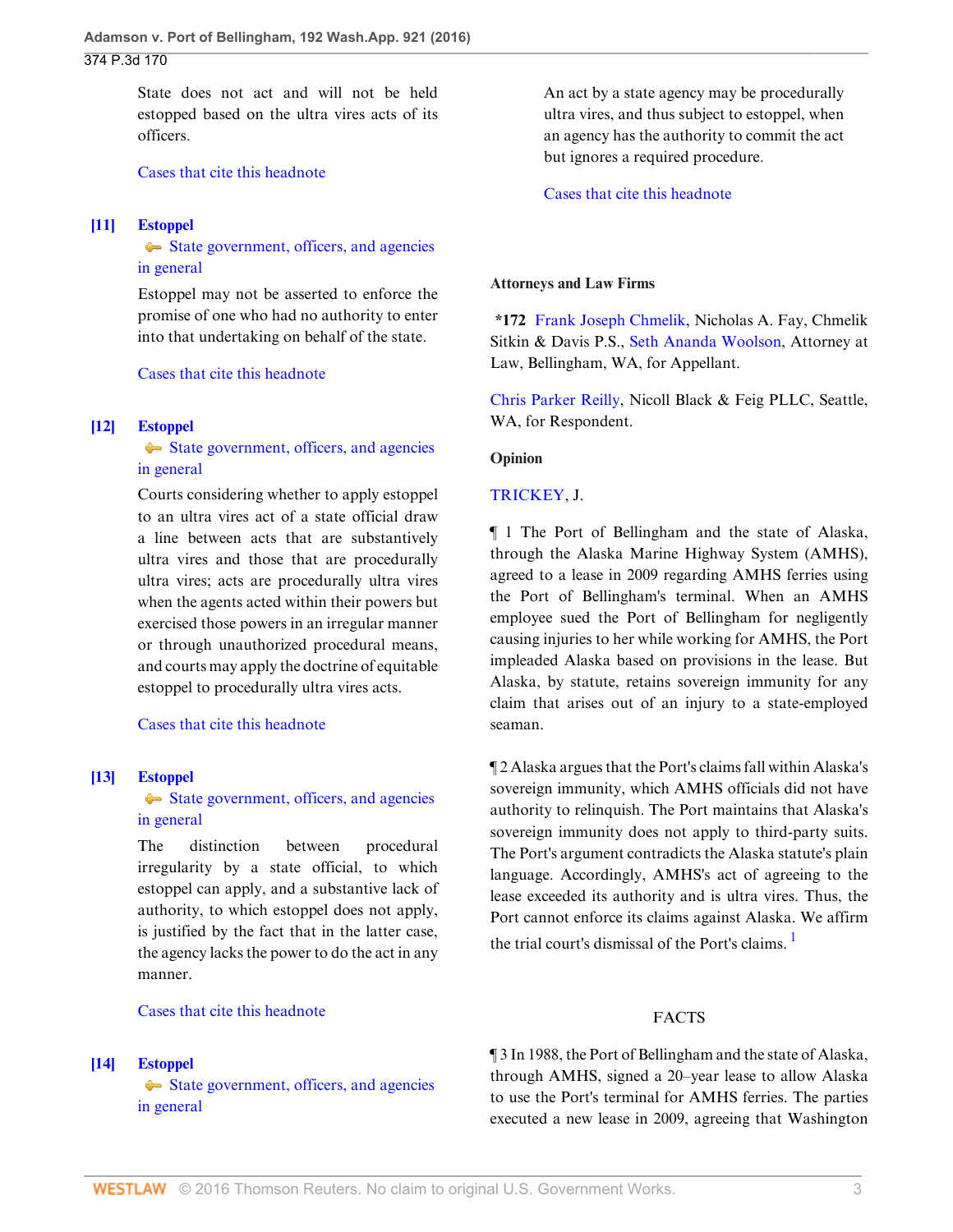law would govern its construction, validity, performance, and enforcement. The parties also included a provision for the allocation of fault between Alaska and the Port:

*Section 6.1—Allocation of Fault:* In the event a thirdparty asserts a claim for damages against either Lessor or the state in connection with this lease, the parties agree that either may take those steps necessary for the fact finder to make an allocation of comparative fault between Lessor and the state, in which case the party's liability to the claimant or the other party, if any, will not exceed its proportionate degree of fault.  $[2]$  $[2]$  $[2]$ 

¶ 4 In 2012, there was an accident involving the passenger ramp connecting the pier to the ferry. The accident injured Shannon Adamson, an AMHS employee who was operating the ramp at the time. Alaska compensated Adamson in accordance with its workers' compensation program. Adamson sued the Port for additional damages under a negligence theory. The Port, in turn, impleaded Alaska as a third-party defendant.

¶ 5 The Port alleged five causes of action against Alaska, including negligence under Washington law, negligence under general maritime law, breach of contract, right to allocation of fault under the lease, and general maritime indemnity. Alaska brought a [CR 12\(b\)\(6\)](http://www.westlaw.com/Link/Document/FullText?findType=L&pubNum=1003982&cite=WARSUPERCTCIVCR12&originatingDoc=I0d9abdadeb9411e590d4edf60ce7d742&refType=LQ&originationContext=document&vr=3.0&rs=cblt1.0&transitionType=DocumentItem&contextData=(sc.Search)) motion to dismiss the Port's claims. The trial court granted Alaska's motion. The Port moved for reconsideration or clarification, which the court denied. The Port appeals.

### **\*173** ANALYSIS

<span id="page-3-0"></span>**[\[1](#page-0-1)]** ¶ 6 The Port appeals the trial court's dismissal of its third-party plaintiff claims against Alaska for failure "to state a claim upon which relief can be granted." [CR](http://www.westlaw.com/Link/Document/FullText?findType=L&pubNum=1003982&cite=WARSUPERCTCIVCR12&originatingDoc=I0d9abdadeb9411e590d4edf60ce7d742&refType=LQ&originationContext=document&vr=3.0&rs=cblt1.0&transitionType=DocumentItem&contextData=(sc.Search)) [12\(b\)\(6\).](http://www.westlaw.com/Link/Document/FullText?findType=L&pubNum=1003982&cite=WARSUPERCTCIVCR12&originatingDoc=I0d9abdadeb9411e590d4edf60ce7d742&refType=LQ&originationContext=document&vr=3.0&rs=cblt1.0&transitionType=DocumentItem&contextData=(sc.Search)) Although the trial court considered documents outside the pleadings, in this case the "basic operative facts are undisputed and the core issue[s] [are] one[s] of law," so we review the trial court's dismissal under the standards for a motion to dismiss. *Ortblad v. State,* [85 Wash.2d 109,](http://www.westlaw.com/Link/Document/FullText?findType=Y&serNum=1975124893&pubNum=0000661&originatingDoc=I0d9abdadeb9411e590d4edf60ce7d742&refType=RP&originationContext=document&vr=3.0&rs=cblt1.0&transitionType=DocumentItem&contextData=(sc.Search)) [111, 530 P.2d 635 \(1975\).](http://www.westlaw.com/Link/Document/FullText?findType=Y&serNum=1975124893&pubNum=0000661&originatingDoc=I0d9abdadeb9411e590d4edf60ce7d742&refType=RP&originationContext=document&vr=3.0&rs=cblt1.0&transitionType=DocumentItem&contextData=(sc.Search)) Dismissal under this standard is appropriate only "if it appears beyond doubt that the plaintiff cannot prove any set of facts" that would justify recovery. *[Tenore v. AT & T Wireless Servs.,](http://www.westlaw.com/Link/Document/FullText?findType=Y&serNum=1998186990&pubNum=0000661&originatingDoc=I0d9abdadeb9411e590d4edf60ce7d742&refType=RP&originationContext=document&vr=3.0&rs=cblt1.0&transitionType=DocumentItem&contextData=(sc.Search))* 136 Wash.2d [322, 330, 962 P.2d 104 \(1998\).](http://www.westlaw.com/Link/Document/FullText?findType=Y&serNum=1998186990&pubNum=0000661&originatingDoc=I0d9abdadeb9411e590d4edf60ce7d742&refType=RP&originationContext=document&vr=3.0&rs=cblt1.0&transitionType=DocumentItem&contextData=(sc.Search)) We review [CR 12\(b\)\(6\)](http://www.westlaw.com/Link/Document/FullText?findType=L&pubNum=1003982&cite=WARSUPERCTCIVCR12&originatingDoc=I0d9abdadeb9411e590d4edf60ce7d742&refType=LQ&originationContext=document&vr=3.0&rs=cblt1.0&transitionType=DocumentItem&contextData=(sc.Search)) motions de novo. *Tenore,* [136 Wash.2d at 329–30, 962](http://www.westlaw.com/Link/Document/FullText?findType=Y&serNum=1998186990&pubNum=0000661&originatingDoc=I0d9abdadeb9411e590d4edf60ce7d742&refType=RP&originationContext=document&vr=3.0&rs=cblt1.0&transitionType=DocumentItem&contextData=(sc.Search)) [P.2d 104.](http://www.westlaw.com/Link/Document/FullText?findType=Y&serNum=1998186990&pubNum=0000661&originatingDoc=I0d9abdadeb9411e590d4edf60ce7d742&refType=RP&originationContext=document&vr=3.0&rs=cblt1.0&transitionType=DocumentItem&contextData=(sc.Search))

<span id="page-3-6"></span><span id="page-3-2"></span><span id="page-3-1"></span>**[\[2](#page-0-2)] [\[3](#page-0-3)]** ¶ 7 The Port also appeals the trial court's denial of its motion for reconsideration, but we need not consider that separately. We review motions for reconsideration for an abuse of discretion. *[West v. Dep't of Licensing,](http://www.westlaw.com/Link/Document/FullText?findType=Y&serNum=2033981761&pubNum=0004645&originatingDoc=I0d9abdadeb9411e590d4edf60ce7d742&refType=RP&originationContext=document&vr=3.0&rs=cblt1.0&transitionType=DocumentItem&contextData=(sc.Search))* 182 [Wash.App. 500, 516, 331 P.3d 72 \(2014\)](http://www.westlaw.com/Link/Document/FullText?findType=Y&serNum=2033981761&pubNum=0004645&originatingDoc=I0d9abdadeb9411e590d4edf60ce7d742&refType=RP&originationContext=document&vr=3.0&rs=cblt1.0&transitionType=DocumentItem&contextData=(sc.Search)), *review denied*, –[–– Wash.2d ––––, 339 P.3d 634 \(2014\).](http://www.westlaw.com/Link/Document/FullText?findType=Y&pubNum=0004645&cite=339PC3D634&originatingDoc=I0d9abdadeb9411e590d4edf60ce7d742&refType=RP&originationContext=document&vr=3.0&rs=cblt1.0&transitionType=DocumentItem&contextData=(sc.Search)) Because we "can sustain the trial court's judgment upon any theory established by the pleadings and supported by the proof," it would be impossible for this court to both affirm the trial court's motion to dismiss and hold that the trial court's denial of reconsideration was an abuse of discretion. *LaMon v. Butler,* [112 Wash.2d 193, 200–01, 770 P.2d 1027](http://www.westlaw.com/Link/Document/FullText?findType=Y&serNum=1989047983&pubNum=0000661&originatingDoc=I0d9abdadeb9411e590d4edf60ce7d742&refType=RP&originationContext=document&vr=3.0&rs=cblt1.0&transitionType=DocumentItem&contextData=(sc.Search)) [\(1989\).](http://www.westlaw.com/Link/Document/FullText?findType=Y&serNum=1989047983&pubNum=0000661&originatingDoc=I0d9abdadeb9411e590d4edf60ce7d742&refType=RP&originationContext=document&vr=3.0&rs=cblt1.0&transitionType=DocumentItem&contextData=(sc.Search)) If we reversed the trial court's motion to dismiss, the appeal of the motion for reconsideration would be moot. *[Wood v. Battle Ground Sch. Dist.,](http://www.westlaw.com/Link/Document/FullText?findType=Y&serNum=2001650391&pubNum=0004645&originatingDoc=I0d9abdadeb9411e590d4edf60ce7d742&refType=RP&originationContext=document&vr=3.0&rs=cblt1.0&transitionType=DocumentItem&contextData=(sc.Search))* 107 Wash.App. [550, 574, 27 P.3d 1208 \(2001\).](http://www.westlaw.com/Link/Document/FullText?findType=Y&serNum=2001650391&pubNum=0004645&originatingDoc=I0d9abdadeb9411e590d4edf60ce7d742&refType=RP&originationContext=document&vr=3.0&rs=cblt1.0&transitionType=DocumentItem&contextData=(sc.Search))

# *Contract Claims*

¶ 8 The Port claims that the allocation of fault provision in its lease obligates Alaska to compensate it for Adamson's injuries. Alaska disputes this interpretation of the lease. But it also argues that, to the extent the lease subjects Alaska to suits for claims arising out of injuries to stateemployed seamen, it is ultra vires and unenforceable. We assume for the purpose of this appeal that the lease may require Alaska to compensate the Port for some or all of the damages it incurs as a result of Adamson's injury. We focus instead on whether AMHS had the authority to sign a lease that would allow the Port to sue Alaska on a claim related to the injury of a state-employed seaman.

### *Ultra Vires Actions*

<span id="page-3-7"></span><span id="page-3-3"></span>**[\[4](#page-0-0)]** ¶ 9 Alaska argues that it has withdrawn its waiver of sovereign immunity for all claims arising out of injuries to state-employed seamen. The Port argues that this withdrawal was limited to cases brought by the injured employees, and does not apply to suits by third parties.<sup>[3](#page-5-3)</sup> Because the plain language of the statute does not support the Port's interpretation, we agree with Alaska.

<span id="page-3-5"></span><span id="page-3-4"></span>**[\[5](#page-1-2)] [\[6](#page-1-3)]** ¶ 10 When public officials enter into contracts that are outside the scope of their authority, the contracts are void and unenforceable under the ultra vires doctrine. *Noel v. Cole,* [98 Wash.2d 375, 378, 655 P.2d 245](http://www.westlaw.com/Link/Document/FullText?findType=Y&serNum=1982154530&pubNum=0000661&originatingDoc=I0d9abdadeb9411e590d4edf60ce7d742&refType=RP&originationContext=document&vr=3.0&rs=cblt1.0&transitionType=DocumentItem&contextData=(sc.Search)) [\(1982\)](http://www.westlaw.com/Link/Document/FullText?findType=Y&serNum=1982154530&pubNum=0000661&originatingDoc=I0d9abdadeb9411e590d4edf60ce7d742&refType=RP&originationContext=document&vr=3.0&rs=cblt1.0&transitionType=DocumentItem&contextData=(sc.Search)) (superseded by statute on unrelated grounds). An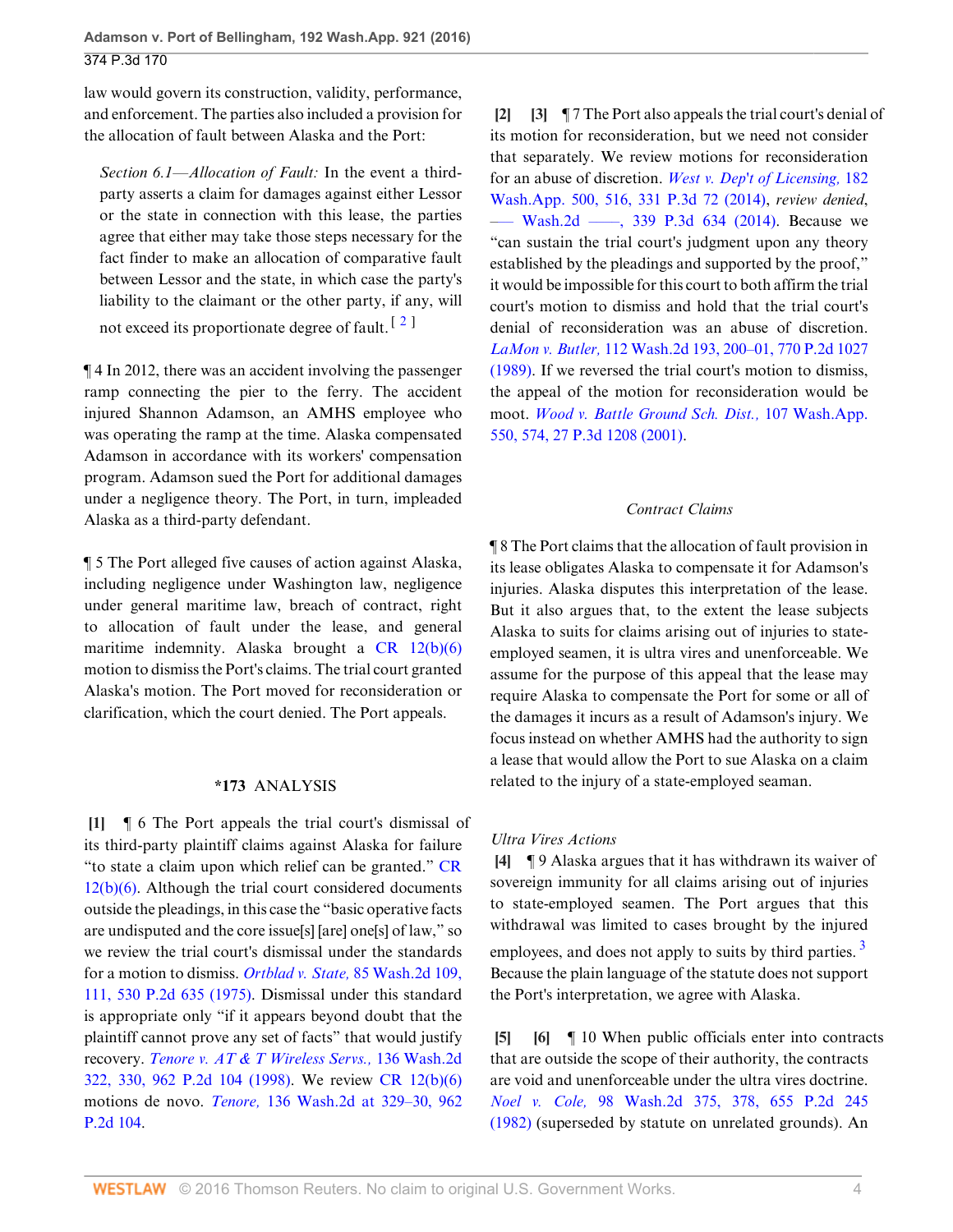agreement may be ultra vires because the substance of the contract was outside of the agent's authority, or because the agent failed to follow statutorily required procedures for entering into the contract. *Noel,* [98 Wash.2d at 379,](http://www.westlaw.com/Link/Document/FullText?findType=Y&serNum=1982154530&pubNum=0000661&originatingDoc=I0d9abdadeb9411e590d4edf60ce7d742&refType=RP&originationContext=document&vr=3.0&rs=cblt1.0&transitionType=DocumentItem&contextData=(sc.Search)) [655 P.2d 245](http://www.westlaw.com/Link/Document/FullText?findType=Y&serNum=1982154530&pubNum=0000661&originatingDoc=I0d9abdadeb9411e590d4edf60ce7d742&refType=RP&originationContext=document&vr=3.0&rs=cblt1.0&transitionType=DocumentItem&contextData=(sc.Search)).

¶ 11 Here, Alaska's constitution authorizes its legislature to establish the limits of sovereign immunity. [Alaska](http://www.westlaw.com/Link/Document/FullText?findType=L&pubNum=1000373&cite=AKCNART2S21&originatingDoc=I0d9abdadeb9411e590d4edf60ce7d742&refType=LQ&originationContext=document&vr=3.0&rs=cblt1.0&transitionType=DocumentItem&contextData=(sc.Search)) [CONST. art. II, § 21.](http://www.westlaw.com/Link/Document/FullText?findType=L&pubNum=1000373&cite=AKCNART2S21&originatingDoc=I0d9abdadeb9411e590d4edf60ce7d742&refType=LQ&originationContext=document&vr=3.0&rs=cblt1.0&transitionType=DocumentItem&contextData=(sc.Search)) The Alaska legislature provided a limited waiver of sovereign immunity by statute for most tort and contract claims. AS 09.50.250. But the state of Alaska withdrew that waiver of sovereign immunity for claims arising out of injuries to state-employed seamen in 2003:

A person or corporation having a contract, quasicontract, or tort claim against the state may bring an action against the state in a state court that has jurisdiction over **\*174** the claim.... However, an action may not be brought if the claim

...

(5) arises out of injury, illness, or death of a seaman that occurs or manifests itself during or in the course of, or arises out of, employment with the state; AS 23.30 provides the exclusive remedy for such a claim, and no action may be brought against the state, its vessels, or its employees under the Jones Act ([46](http://www.westlaw.com/Link/Document/FullText?findType=L&pubNum=1000546&cite=46USCAS30104&originatingDoc=I0d9abdadeb9411e590d4edf60ce7d742&refType=LQ&originationContext=document&vr=3.0&rs=cblt1.0&transitionType=DocumentItem&contextData=(sc.Search)) [U.S.C. 30104–](http://www.westlaw.com/Link/Document/FullText?findType=L&pubNum=1000546&cite=46USCAS30104&originatingDoc=I0d9abdadeb9411e590d4edf60ce7d742&refType=LQ&originationContext=document&vr=3.0&rs=cblt1.0&transitionType=DocumentItem&contextData=(sc.Search))[30105\)](http://www.westlaw.com/Link/Document/FullText?findType=L&pubNum=1000546&cite=46USCAS30105&originatingDoc=I0d9abdadeb9411e590d4edf60ce7d742&refType=LQ&originationContext=document&vr=3.0&rs=cblt1.0&transitionType=DocumentItem&contextData=(sc.Search)), in admiralty, or under the general maritime law.

### AS 09.50.250.

¶ 12 When the meaning and language of a statute is clear, this court gives "effect to that plain meaning." *[TracFone](http://www.westlaw.com/Link/Document/FullText?findType=Y&serNum=2023527492&pubNum=0004645&originatingDoc=I0d9abdadeb9411e590d4edf60ce7d742&refType=RP&originationContext=document&vr=3.0&rs=cblt1.0&transitionType=DocumentItem&contextData=(sc.Search)) [Wireless, Inc. v. Dep't of Revenue,](http://www.westlaw.com/Link/Document/FullText?findType=Y&serNum=2023527492&pubNum=0004645&originatingDoc=I0d9abdadeb9411e590d4edf60ce7d742&refType=RP&originationContext=document&vr=3.0&rs=cblt1.0&transitionType=DocumentItem&contextData=(sc.Search))* 170 Wash.2d 273, 281, [242 P.3d 810 \(2010\)](http://www.westlaw.com/Link/Document/FullText?findType=Y&serNum=2023527492&pubNum=0004645&originatingDoc=I0d9abdadeb9411e590d4edf60ce7d742&refType=RP&originationContext=document&vr=3.0&rs=cblt1.0&transitionType=DocumentItem&contextData=(sc.Search)).

<span id="page-4-0"></span>**[\[7](#page-1-4)]** ¶ 13 The statute's plain language indicates a broad exclusion of all claims that arise out of injuries to stateemployed seamen. There is no language in the statute that limits its scope only to those claims brought by injured seamen. The statute indicates that chapter 23.30 AS, Alaska's Workers' Compensation Act (AWCA), will be the exclusive remedy for all these claims. The AWCA specifies that the no-fault compensation provided to workers through AS 23.30.045 is the exclusive remedy for an employee, or "anyone otherwise entitled to recover damages from the employer or fellow employee at law

or in admiralty on account of the injury or death." AS 23.30.045, .055. Therefore, Alaska's sovereign immunity bars all claims that arise out of injuries to Alaskaemployed seamen.

¶ 14 While the legislative history cited by the Port suggests that the Alaska legislature's main concern was eliminating injured employees' claims under maritime law, the statute's plain language provides a much broader exclusion. It is improper for this court to examine material "outside the statute" when the statute's language is unambiguous. *Cerrillo v. Esparza,* [158 Wash.2d 194, 203–04, 142 P.3d](http://www.westlaw.com/Link/Document/FullText?findType=Y&serNum=2010224967&pubNum=0004645&originatingDoc=I0d9abdadeb9411e590d4edf60ce7d742&refType=RP&originationContext=document&vr=3.0&rs=cblt1.0&transitionType=DocumentItem&contextData=(sc.Search)) [155 \(2006\)](http://www.westlaw.com/Link/Document/FullText?findType=Y&serNum=2010224967&pubNum=0004645&originatingDoc=I0d9abdadeb9411e590d4edf60ce7d742&refType=RP&originationContext=document&vr=3.0&rs=cblt1.0&transitionType=DocumentItem&contextData=(sc.Search)).

¶ 15 Here, no one disputes that Adamson is a stateemployed seaman or that she suffered her injury within the scope of her employment with Alaska. Thus, Adamson's injury is the type of injury for which Alaska withdrew its waiver of sovereign immunity.

¶ 16 Adamson's injury is the source of all the Port's claims against Alaska. The Port brought five causes of action against Alaska. The claims were for negligence under Washington law, negligence under general maritime law, breach of contract, right to allocation of fault under the lease, and general maritime indemnity. In its third-party complaint, the Port explicitly premised Alaska's liability to the Port for each of those claims upon a finding that the Port was liable to Adamson.

<span id="page-4-1"></span>**[\[8](#page-1-0)]** ¶ 17 Accordingly, Alaska's sovereign immunity would bar all five of the Port's claims. AMHS officials had no authority to subject Alaska to suits for which the legislature retained Alaska's sovereign immunity. Any agreement by AMHS on behalf of Alaska to the contrary is ultra vires and thus void and unenforceable.

# *Equitable Estoppel*

<span id="page-4-2"></span>**[\[9](#page-1-1)]** ¶ 18 The Port argues that, even if the lease was ultra vires, Alaska is equitably estopped from barring the Port's claims. We reject this argument because equitable estoppel is not available when the inconsistent act was substantively ultra vires.

<span id="page-4-6"></span><span id="page-4-5"></span><span id="page-4-4"></span><span id="page-4-3"></span>**[\[10](#page-1-5)] [\[11](#page-2-0)] [\[12](#page-2-1)] [\[13](#page-2-2)]** ¶ 19 "The State does not 'act' and will not be held estopped based on the ultra vires acts of its officers." *[Board of Regents of Univ. of Wash. v. City](http://www.westlaw.com/Link/Document/FullText?findType=Y&serNum=1987095026&pubNum=0000661&originatingDoc=I0d9abdadeb9411e590d4edf60ce7d742&refType=RP&originationContext=document&vr=3.0&rs=cblt1.0&transitionType=DocumentItem&contextData=(sc.Search)) of Seattle,* [108 Wash.2d 545, 552, 741 P.2d 11 \(1987\)](http://www.westlaw.com/Link/Document/FullText?findType=Y&serNum=1987095026&pubNum=0000661&originatingDoc=I0d9abdadeb9411e590d4edf60ce7d742&refType=RP&originationContext=document&vr=3.0&rs=cblt1.0&transitionType=DocumentItem&contextData=(sc.Search)). "[E]stoppel may not be asserted to enforce the promise of